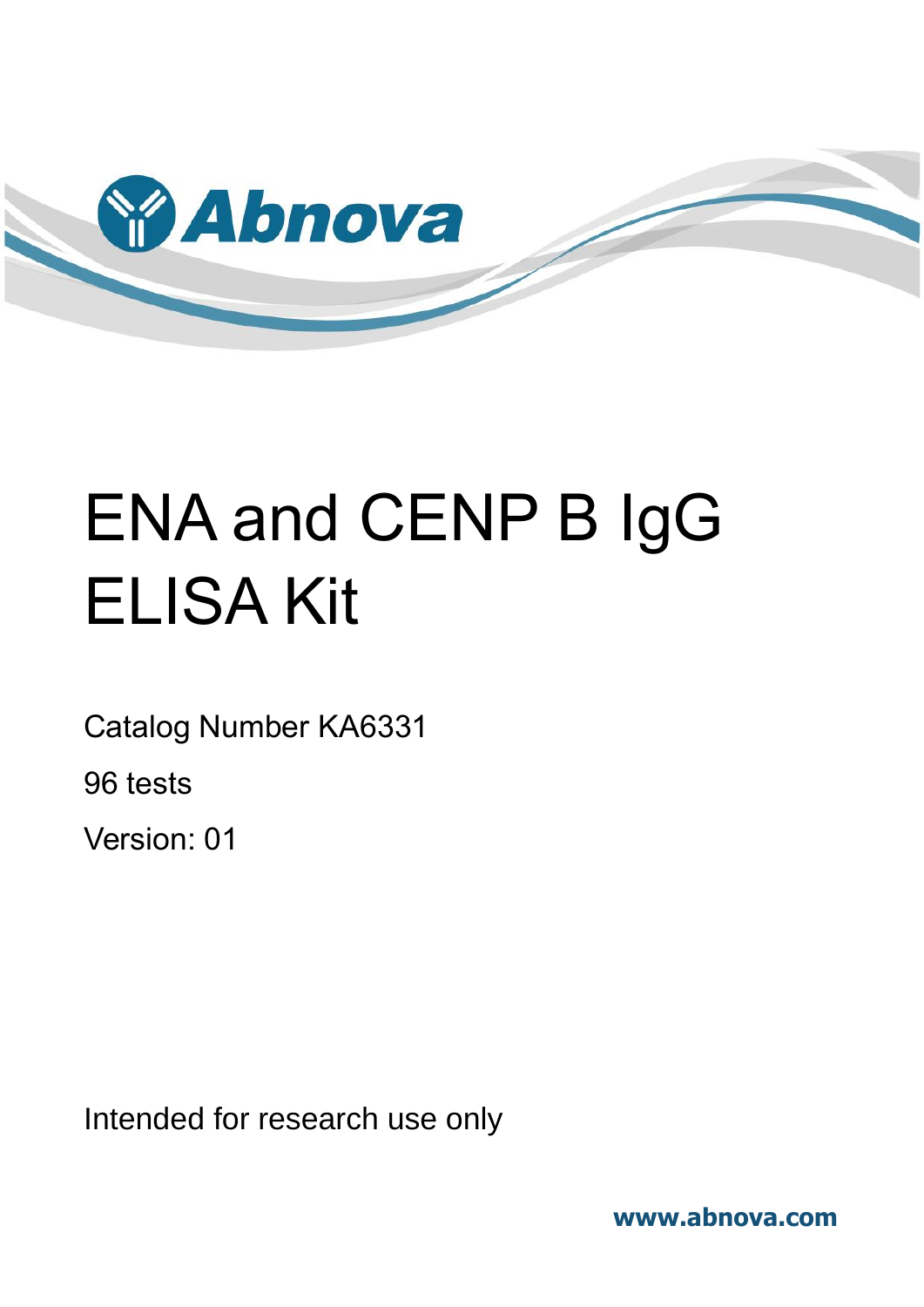

# **Table of Contents**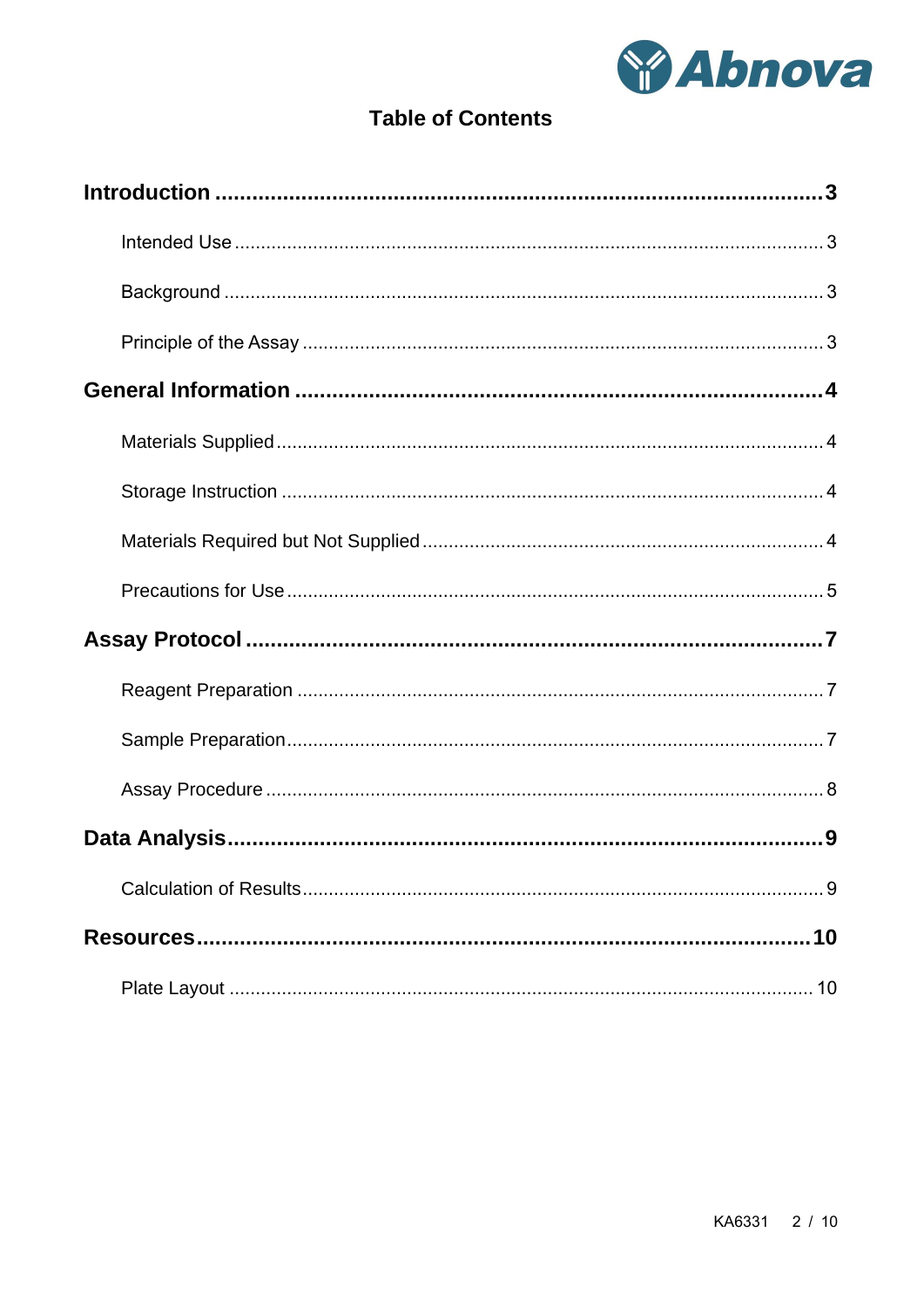

# <span id="page-2-1"></span><span id="page-2-0"></span>**Introduction**

#### **Intended Use**

Enzyme immunoassay for the detection of IgG antibodies to individual extractable nuclear antigens and centromere B in human serum or plasma.

#### <span id="page-2-2"></span>**Background**

Determination of antinuclear antibodies is important tool for differential diagnosis of systemic autoimmune diseases. Antinuclear antibodies are autoantibodies directed against intracellular antigens located mainly in the cell nucleus or the cytoplasm. Their detection can indicate the presence of systemic autoimmunopathologic process. Related disorders include systemic lupus erythematodes (SLE), Sjögren's syndrome (SS), sclerodermia, mixed connective tissue disease (MCTD), systemic sclerosis, polymyositis and dermatomyositis.

Extractable nuclear antigens (ENA) are a group of antinuclear antigens: SS-A/Ro, SS-B/La, Sm, RNP, Scl-70 and Jo-1. They are mainly ribonucleoproteins and nuclear enzymes. Antibodies against SS-A/Ro and SS-B/La often occur in patients with SS and SLE. Anti-Sm antibodies represent a highly specific marker, and one of diagnostic and classification criteria for SLE. Anti-RNP antibodies (a part of Sm/RNP complex) are also often detected in patients with SLE. Presence of these antibodies is highly specific for MCTD (particularly when anti-Sm antibodies are missing). Detection of anti-Jo-1antibodies is significant for another group of organ non-specific autoimmune diseases – myositis. Antibodies against antigen Scl-70 are important diagnostic markers for systemic sclerosis (particularly its progressive forms).

The group of antinuclear antibodies also includes antibodies against nucleic acids (ssDNA, dsDNA), complexes of nuclear proteins (DNP, RNP) and histones.

#### <span id="page-2-3"></span>**Principle of the Assay**

The kit is intended for detection of specific IgG antibodies in a sample by means of a sandwich type of the EIA method (i.e. a solid phase coated with specific antigen – antibody from the analysed sample – labelled antibody). The labelled antibody (conjugate) is an animal immunoglobulin fraction to human IgG conjugated with horseradish peroxidase. Peroxidase activity is determined in the test by a substrate containing TMB. Positivity is indicated when blue colour appears; after stopping solution has been added, blue changes to yellow. The yellow colour intensity is measured by a photometer at 450 nm, and it is proportional to the concentration of specific IgG antibodies in the sample.

#### **Antigen used:**

Mixture of native and recombinant antigens: Ro52/SS-A, Ro60/SS-A, La/SS-B, RNP-A, RNP-C, RNP 68, Sm, Scl-70, Jo-1 and centromere B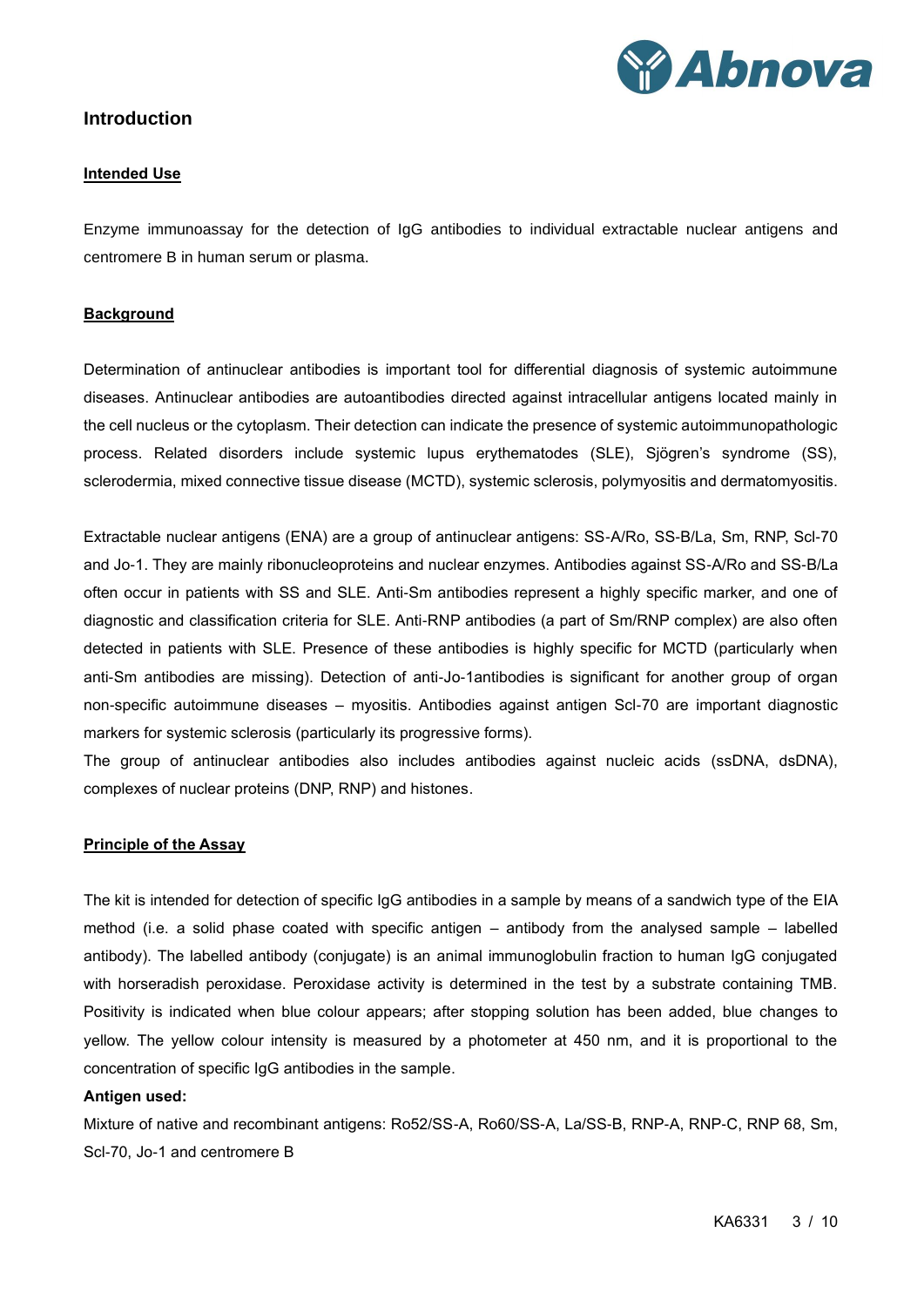

# <span id="page-3-1"></span><span id="page-3-0"></span>**General Information**

# **Materials Supplied**

List of component

| Component                                                               | Amount  |  |
|-------------------------------------------------------------------------|---------|--|
| Microtitre Plate (MICROPLATE): Coated with antigen, 12 x 8 wells in bag | 1 pc    |  |
| with desiccant.                                                         |         |  |
| Negative Control (CONTROL -): solution containing no specific human     | 2 mL    |  |
| antibodies, ready to use.                                               |         |  |
| CUT-OFF(CUTOFF): solution containing specific human antibodies in       | 2 mL    |  |
| cut-off concentration, ready to use.                                    |         |  |
| Positive Control (CONTROL +): solution containing specific human        |         |  |
| antibodies, ready to use.                                               | 2 mL    |  |
| Conjugate (CONJUGATE): solution containing peroxidase labelled          | 15 mL   |  |
| animal immunoglobulin to human IgG, ready to use.                       |         |  |
| Sample Diluent 2 (DILUENT 2): Buffer with protein stabilizers, ready to | 105 mL  |  |
| use.                                                                    |         |  |
| TMB-Complete 2 (SUBSTRATE 2): Chromogenic substrate solution            | 15 mL   |  |
| containing TMB/H <sub>2</sub> O <sub>2</sub> , ready to use.            |         |  |
| Wash Solution (WASH 20x): 20x concentrated buffer.                      | 75 mL   |  |
| Stop Solution (STOP): Acid solution, ready to use.                      | $15$ mL |  |

#### <span id="page-3-2"></span>**Storage Instruction**

Store the kit at +2°C to +8°C. Do not freeze. If the kit is stored as described, the labelled expiration date is valid. The expiration date is indicated on the package. The opened kit should be used within three months.

# <span id="page-3-3"></span>**Materials Required but Not Supplied**

- $\checkmark$  Single and multichannel pipettes
- ✓ Disposable tips
- ✓ Microplate washer
- ✓ Timer
- ✓ Incubator (37°C)
- ✓ Microplate reader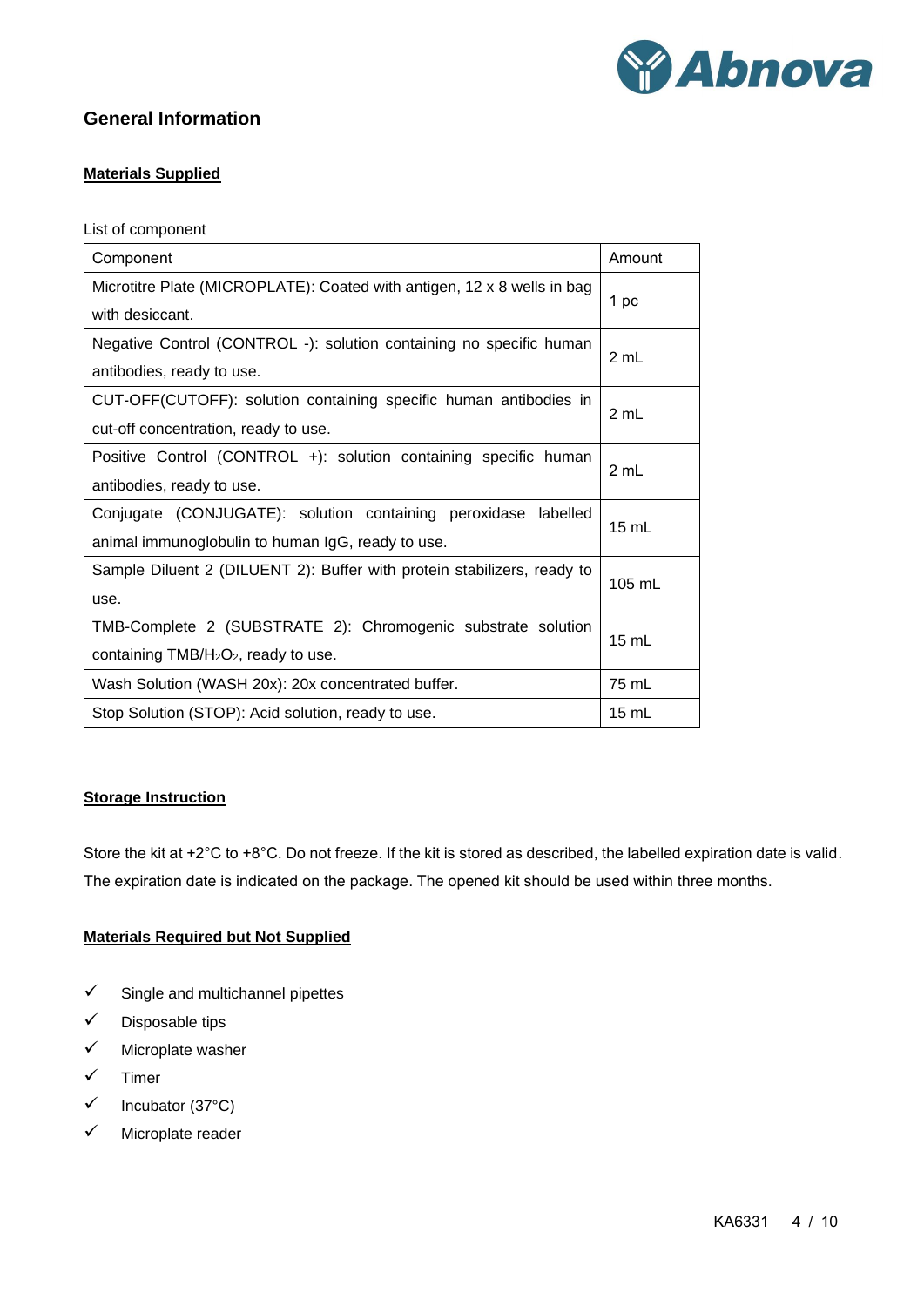

### <span id="page-4-0"></span>**Precautions for Use**

- ✓ Safety Precautions
- 1. The kit is intended for research use only.
- 2. The sera used for controls were tested and found to be negative for HIV 1 and HIV 2, HBsAg, HCV, TPHA. In spite of this fact, they still need to be handled as potentially infectious materials.
- 3. Some reagents contain sodium azide, which is a toxic compound. Avoid contact with skin.
- 4. The Stop Solution contains diluted acid solution. Avoid contact with eyes and skin.
- 5. It is necessary to observe the local safety rules and regulations.
- First aid

In case of contact with eyes, flush with copious amount of water and seek medical assistance. In case of contact with skin and clothing, remove all the contaminated clothes. Wash the skin with soap and plenty of running water. In case of contact with solutions containing plasma or samples, disinfect the skin. In case of accidental ingestion, flush the mouth with drinking water and seek medical assistance.

• Remnants disposal

All the materials used for performing the test must be treated as potentially infectious due to the contact with biological materials. Therefore they need to be disposed together with biological waste.

Expired kit disposal

Disassemble the kit and dispose the components as biological material. Discard the packaging material as required by local regulations.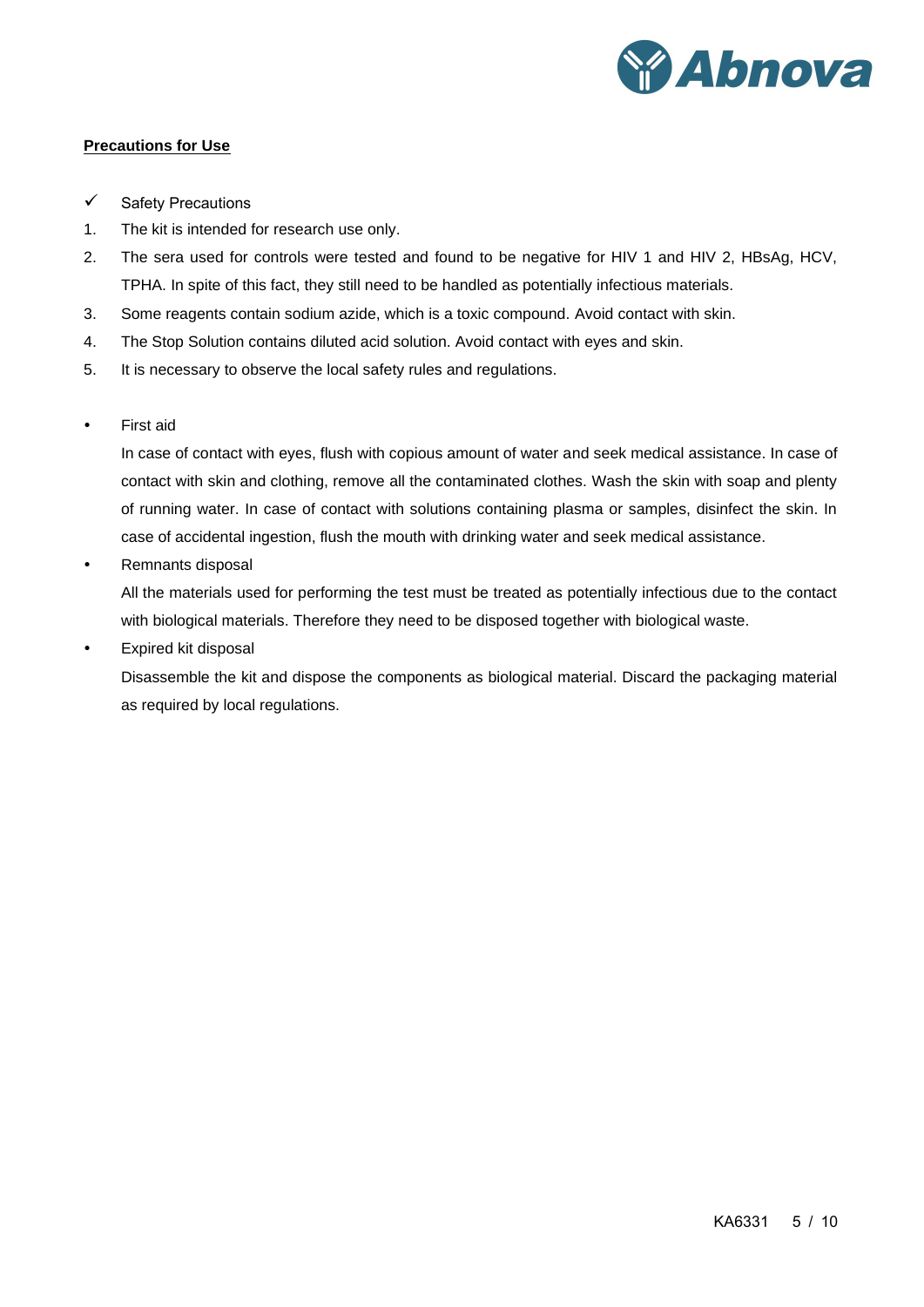

- ✓ Procedural Notes
- 1. In order to obtain reliable results, it is necessary to strictly follow the protocol. Always use clean preferably disposable tips and glassware.
- 2. Microtitre Plate: in order to prevent water condensation on the surface of the microplate, always allow the bag with the microplate to warm up to room temperature before opening.
- 3. Wash Solution: use high quality distilled water for preparing the working strength Wash Solution.
- 4. Washing procedure: keep to the prescribed number of wash cycles and fill the wells to the upper edge. The soak time (i.e. interval between two different wash cycles during which the wells stay filled up with the Wash Solution) should be approx. 30-60 seconds.
- 5. TMB-Complete: the vessel used for multichannel pipetting should not be used for other reagents. Do not return the surplus TMB-Complete from the pipetting vessel into the vial.
- 6. Non-reproducible results might be caused by improper methodology as following:
- Insufficient mixing of reagents and samples before use.
- Improper replacement of vial caps.
- Using the same tip for pipetting different reagents.
- Reagent exposure to excessive temperature; bacterial or chemical contamination.
- Insufficient washing or filling of the wells (the wells should be filled to the upper edge), improper aspiration of Wash Solution remnants.
- Contamination of the well edges with Conjugate or samples.
- Using reagents from different kit lots.
- Contact of reagents with oxidants, heavy metals and their salts.
- 7. The kit might be used for sequential examinations. When preparing working strength solutions, use only the amount of reagents needed for the analysis.
- 8. The kit might be used in all types of automatic EIA analyzers.
- 9. The producer cannot guarantee that the kit will function properly if the assay procedure instructions are not strictly adhered to.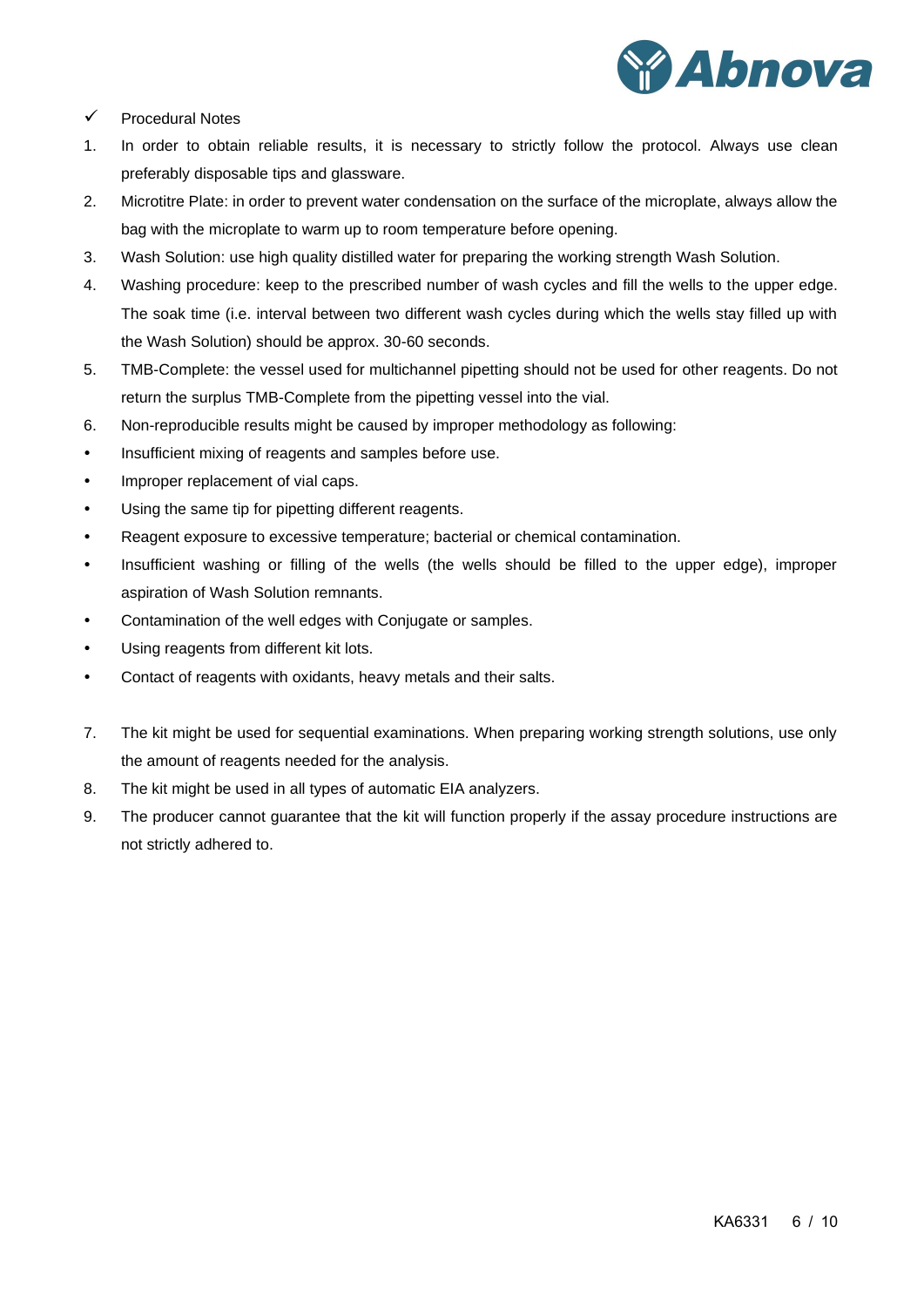

# <span id="page-6-1"></span><span id="page-6-0"></span>**Assay Protocol**

#### **Reagent Preparation**

- $\checkmark$  Dilute the Wash Solution 1:20 (1 part of solution and 19 parts of distilled water); e.g. 75 mL of the concentrated Wash Solution + 1425 mL of distilled water. Salt crystals might develop in the bottle with the concentrated Wash Solution. Prior to use, it is necessary to dissolve the crystals by warming the bottle in a water bath. The diluted Wash Solution is stable at +2°C to +8°C for one week.
- $\checkmark$  The Controls (positive, negative and CUT-OFF) are ready to use, do not dilute further!
- $\checkmark$  The Conjugate is ready to use, do not dilute further!
- <span id="page-6-2"></span> $\checkmark$  TMB-Complete is a one-component chromogenic substrate solution ready to use, do not dilute further!

#### **Sample Preparation**

Mix gently the Sample Diluent prior to use.

- ✓ Sample Preparation and Storage
- The following human body liquids can be used for testing: serum and citrate plasma.
- Anticoagulants in the plasma (except for citrate) as well as bacterially contaminated, haemolytic or chylous samples can affect the test results.
- Samples can be stored at +2°C to +8°C for one week. For a longer period, store samples at -20°C.
- Diluted samples should be used as soon as possible.
- ✓ Dilution of sera and plasma samples Dilute well mixed samples 1:101 with the Sample Diluent: E.g.: 10 μL of sample + 1 mL of the Sample Diluent Mix well.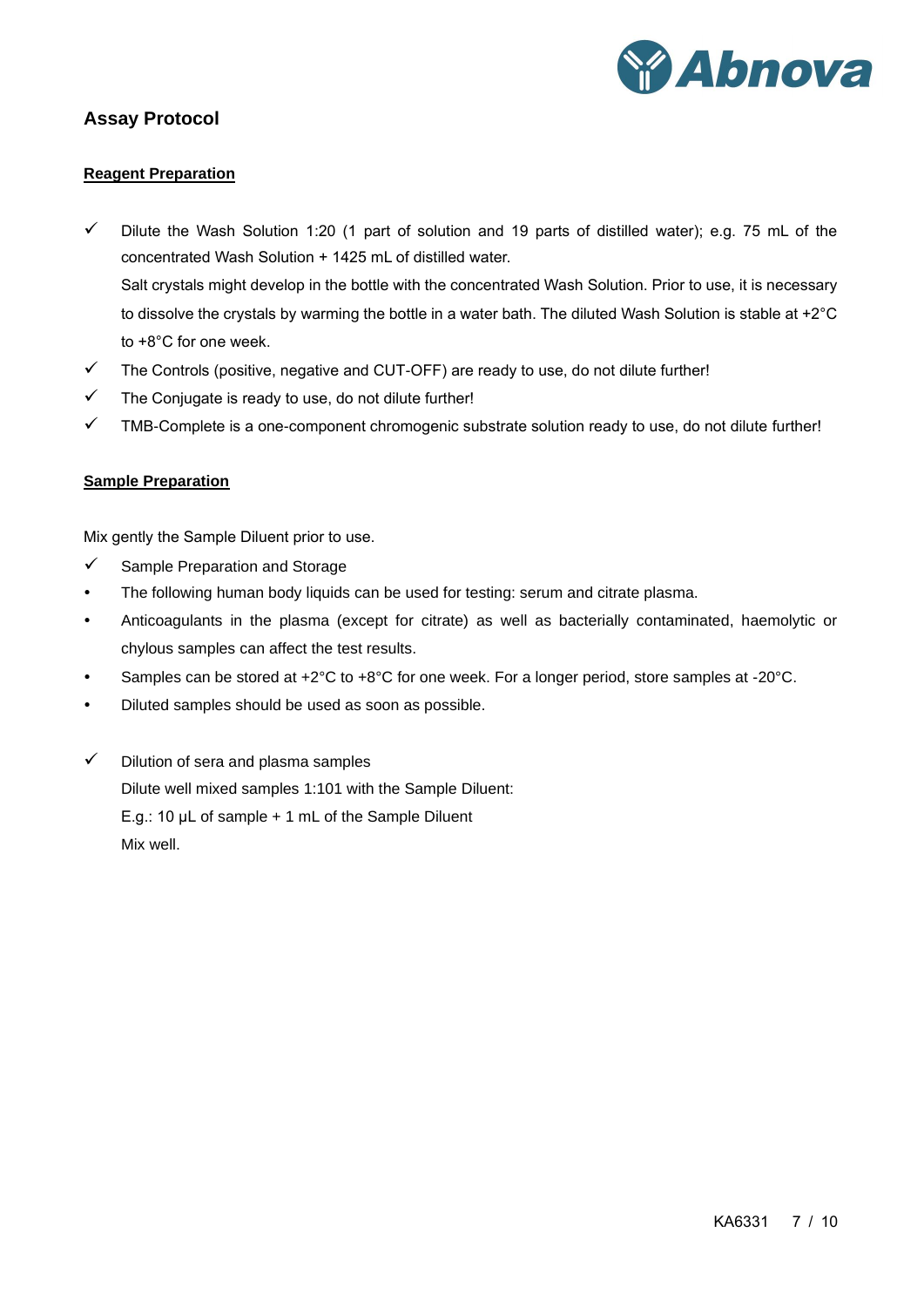

#### <span id="page-7-0"></span>**Assay Procedure**

- $\checkmark$  Allow all reagents to come to room temperature and mix well. If you do not use a whole microplate, return unnecessary strips into the bag with desiccant. Seal the bag tightly and store at +2°C to +8°C. Keep dry!
- 1. Dispense the controls and the diluted samples according to the Plate Layout.
- Leave A1 well empty (blank).
- Pipette 100 μL of the Negative Control into 1 well..
- Pipette 100 μL of the CUT-OFF 2 wells..
- Pipette 100 μL of the Positive Control to 1 well.
- Pipette 100 μL of the diluted samples (see Section Sample Preparation) into the other wells.
- 2. Cover the microplate with the lid and incubate at 37°C for 30 minutes.
- 3. Aspirate the content of the wells and wash 5x with the working strength Wash Solution. Fill the wells up to the edge. Finally, tap the inverted microplate thoroughly on an absorbent paper to remove solution remnants.
- 4. Pipette 100 μL of the Conjugate into all wells except A1 well.
- 5. Cover the microplate with the lid and incubate at 37°C for 30 minutes.
- 6. Aspirate the content of the wells and wash 5x with the working strength Wash Solution. Fill the wells up to the edge. Finally, tap the inverted microplate thoroughly on an absorbent paper to remove solution remnants.
- 7. Pipette 100 μL of TMB-Complete into all wells. Avoid contamination (see Procedural Notes section).
- 8. Cover the microplate with the lid and incubate at 37°C for 15 minutes. Keep out of light.
- 9. Stop the reaction by adding 100 μL of the Stop Solution in the same order and intervals as the substrate was added.
- 10. Read the colour intensity in wells against blank (A1 well) using photometer set to 450 nm. The absorbance should be read within 30 minutes after stopping the reaction.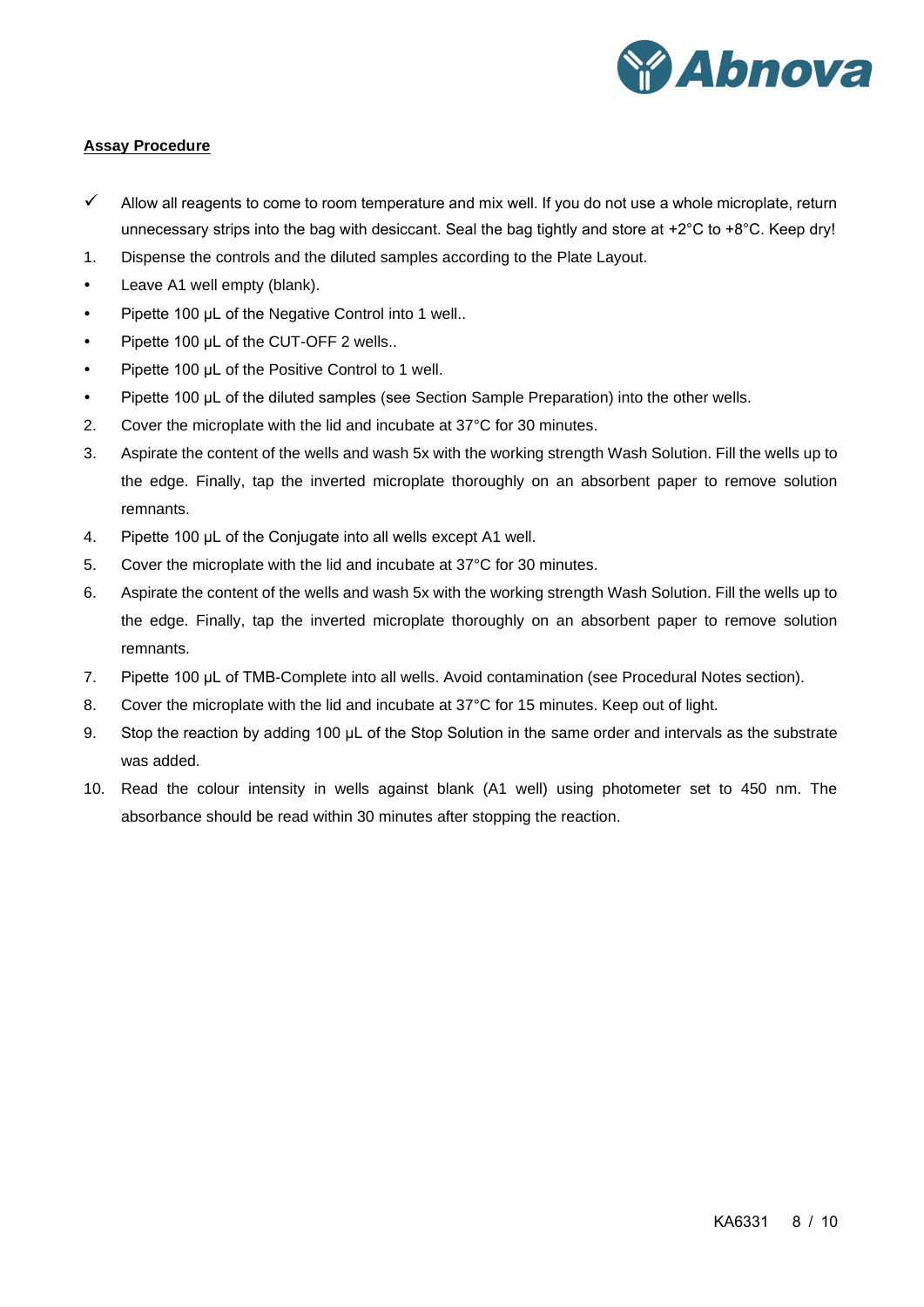

# <span id="page-8-1"></span><span id="page-8-0"></span>**Data Analysis**

# **Calculation of Results**

- ✓ Quality Control
- The test is valid if:

The absorbance of blank is lower than 0.150. Blank < 0.150

The absorbance of the Negative Control is lower than half of the mean absorbance of CUT-OFF.  $(Control -) < 0.5 \times (CUTOFF)$ 

The mean absorbance of CUT-OFF is within a range of 0.200 - 1.000.  $0.200 < (CUTOFF) < 1.000$ 

The absorbance of the Positive Control is 1.5-fold higher than the mean absorbance of CUT-OFF.  $(Control +) > 1.5 \times (CUTOFF)$ 

- $\checkmark$  Results Interpretation
- Calculation of Index of Positivity (IP)

Divide the absorbance of a tested sample by the mean absorbance of CUT-OFF measured in the same test run:

> $IP =$ Absorbance of sample Mean absorbance of CUT-OFF

Interpretation of the test results is described in Table 1.

Table 1: Interpretation of test results

| Index of Positivity (IP) | Evaluation |
|--------------------------|------------|
| lower than 0.9           | negative   |
| $0.9 \text{ to } 1.1$    | borderline |
| higher than 1.1          | positive   |
|                          |            |

Examination of borderline samples, i.e. samples with Index of Positivity from 0.9 to 1.1, should be repeated from a new sample collected after certain time regarding to the disease specifics.